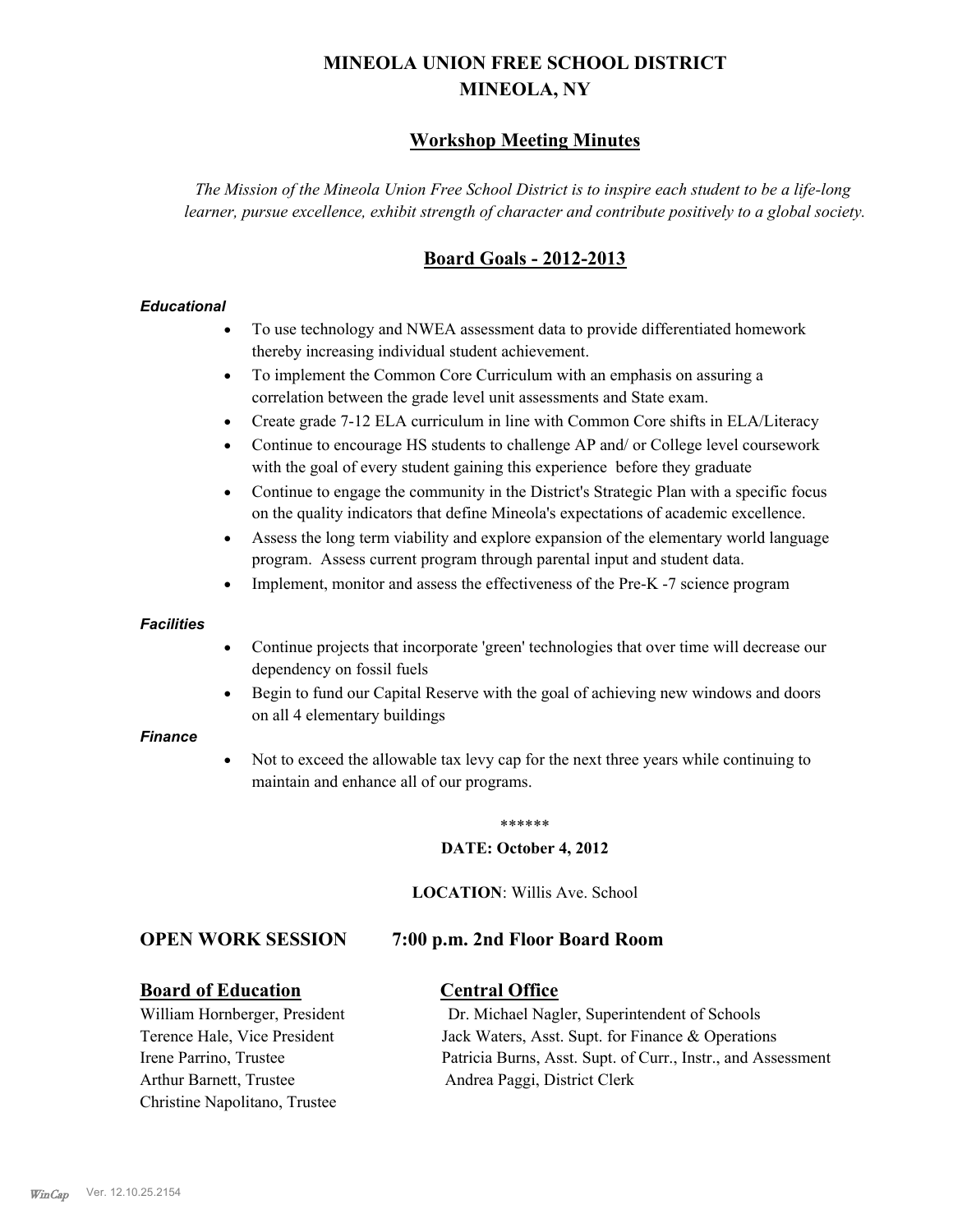**A. Call to Order - 7:05pm**

- **B. Pledge of Allegiance**
- **C. Reading of Mission- Dr. Nagler**
- **D. Moment of Silent Meditation**
- **E. Dais & Visitor Introductions**

# **F. High School Student Organization Report**

No report tonight.

# **G. Old Business**

Mr. Hornberger asked the Board if there is any old business this evening. Mr. Hale asked for an update on the items that were tabled at a previous meeting. The Superintendent stated that he asked Mr. Freeman for the value of the pianos and expects to have the information for the next meeting. Ms. Parrino asked if the 6 day cycle has been put on the website. The Superintendent stated that both Jackson Avenue and the Middle School were going to put the schedule on their page. Ms Parrino asked for an update of the Rosetta Stone pilot. The Superintendent stated that he had received 91 volunteers for the pilot and a waiting list has been started. They are in the process of checking the I Pads now and anticipate a start date around October 15th. The Superintendent was pleased with the response. Ms. Parrino also asked an update on the E-Reader pilot. The Superintendent stated that the number of users was low, however each of the participants logged a lot of time using the program.

Mr. Hornberger stated that he had a few items of old business. Mr. Hornberger asked for an update on the status of grants due to Mineola. Mr. Waters stated that there is a grant of \$150,000 to be used for the High School Science labs, the paperwork has been approved and has been sent (September) to the legislature for approval. It is anticipated that we should hear in the next month and Mr. Waters added that this was a long process of submitting and resubmitting paperwork. There is another grant for \$100,000 that is for the high school art room and it is currently still under review. Mr. Waters stated that he expects a longer wait for this grant. Mr. Hornberger requested that Mr. Waters keep the Board up to date on any progress with these grants. Mr. Hornberger also asked if there are any other additional monies that the district has received. Mr. Waters stated that in March, we received \$50,000 that was used as the first payment of the I PADS. Also, on September 12th, the district received \$25,000 which has not yet been allocated. Mr. Hornberger asked for an update on the Jackson Avenue construction projects, specifically the cafeteria and the loop. The Superintendent stated that we are still awaiting the confirmation of a timeline for the project. It needs to be determined if the project can be completed within the timeframe of a break because the work is invasive, if not the project will be moved to the summer. He added that it is looking like the job will be done over the summer, however we can start the preparation process prior to that time. The Superintendent stated that the Loop project is ready to go and paperwork has been filed with the Village for approval for a curb cut on Sayville. It was reported that the Village meets on the first and third Wednesdays of each month. The contractor is lined up to complete the project; the job just needs to be granted not bid as the contractor is part of the cooperative bid. It is estimated that this will be a 3 week project. Time is critical regarding the asphalt. The Superintendent stated that he is looking for guidance from the Board regarding whether or not the District should begin work on our property prior to Village approval for the curb cut. Mr. Waters added that he is awaiting confirmation of the Village's decision, he is hoping it was discussed at the meeting last night. Mr. Barnett and Ms. Napolitano felt that the district should proceed. Mr. Hale felt that we should wait and Ms. Parrino agreed. Mr. Hornberger asked if there would be any negative impact if we start prior to the approval or if the District anticipates any issues from the Village. The Superintendent stated that he does not anticpate any issues. Dr. Nagler stated that he will contact the Village tomorrow in order to determine if there are any issues and will inform the Board in his Friday report. Mr. Hornberger stated that his final issue is that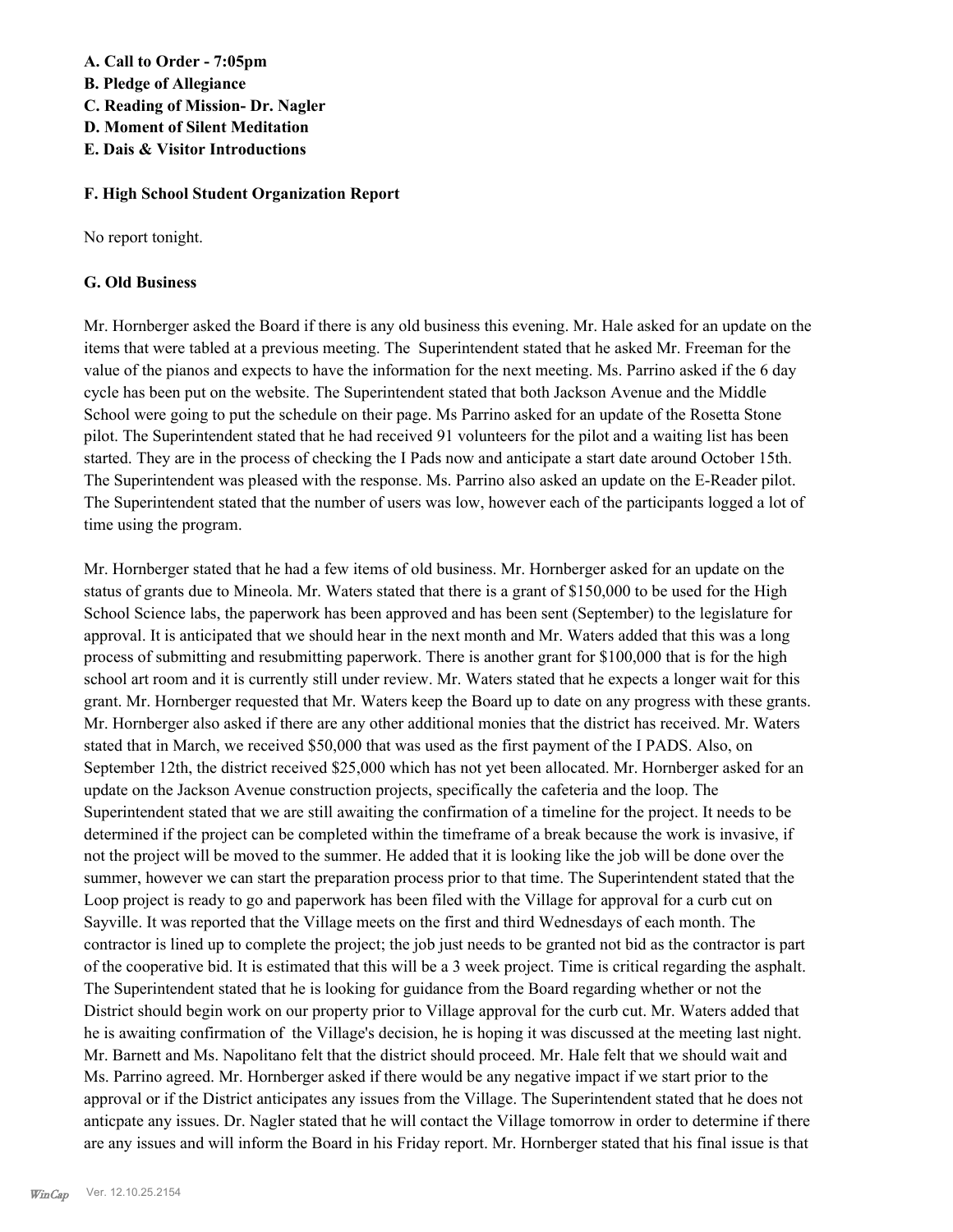he would like to reconfigure the seating of the Board at these meeting and he would like to have a "v' or "u" shape set-up. Ms. Napolitano added that she also has concerns with the sound system and would like to improve it. The Superintendent stated that he has a meeting set up with a company that handles these issues and will report back to the Board. There was not other old business.

### **H. New Business**

#### **APPR Evaluator Training and Certification**

**RESOLUTION # 22 -** WHEREAS, §30-2.9 of the Rules of the Board of Regents requires certification of lead evaluators for the purposes of conducting evaluations of teachers and principals in accordance with the requirements under §3012-c of the Education Law, respecting Annual Professional Performance Reviews;

WHEREAS, the individuals named below have successfully completed a training course that meets the requirements prescribed in §30-2.9(b) of the Rules of the Board of Regents;

NOW, THEREFORE, BE IT RESOLVED, that the Mineola School District certifies the following individuals as lead evaluators.

| Patricia Burns        | SueCaryl Fleischmann | Catherine Maiman     |
|-----------------------|----------------------|----------------------|
| <b>Edward Escobar</b> | Deborah Shaw         | Patricia Molloy      |
| Devra Small           | Lawrence Butti       | Garry Desire         |
| Nicole Moriarty       | Larry Puccio         | John Gollisz         |
| Peter Freeman         | Whittney Smith       | Matthew Gaven        |
| AJ Hepworth           | Ralph Amitrano       | Michelle Hoch Hauser |
|                       |                      |                      |

**Motion:** Terence Hale **Second:** Christine Napolitano

Discussion: The Superintendent stated that one of the rules of APPR is that all evaluators must be trained on the same rubric. Each of these indivduals took an on-line course, in which all must rate the subject the same. All have passed the course and the Superintendent recommends all of these individuals. They have all passed and are certified and their results are available. Each of these individuals are now able to evaluate any teacher. Ms. Burns will evaluate the principals and the Superintendent will handle all of the appeals.

| Christine Napolitano  | No: | None |
|-----------------------|-----|------|
| <b>Arthur Barnett</b> |     |      |
| Irene Parrino         |     |      |
| Terence Hale          |     |      |
| William Hornberger    |     |      |
|                       |     |      |

**Passed:** Yes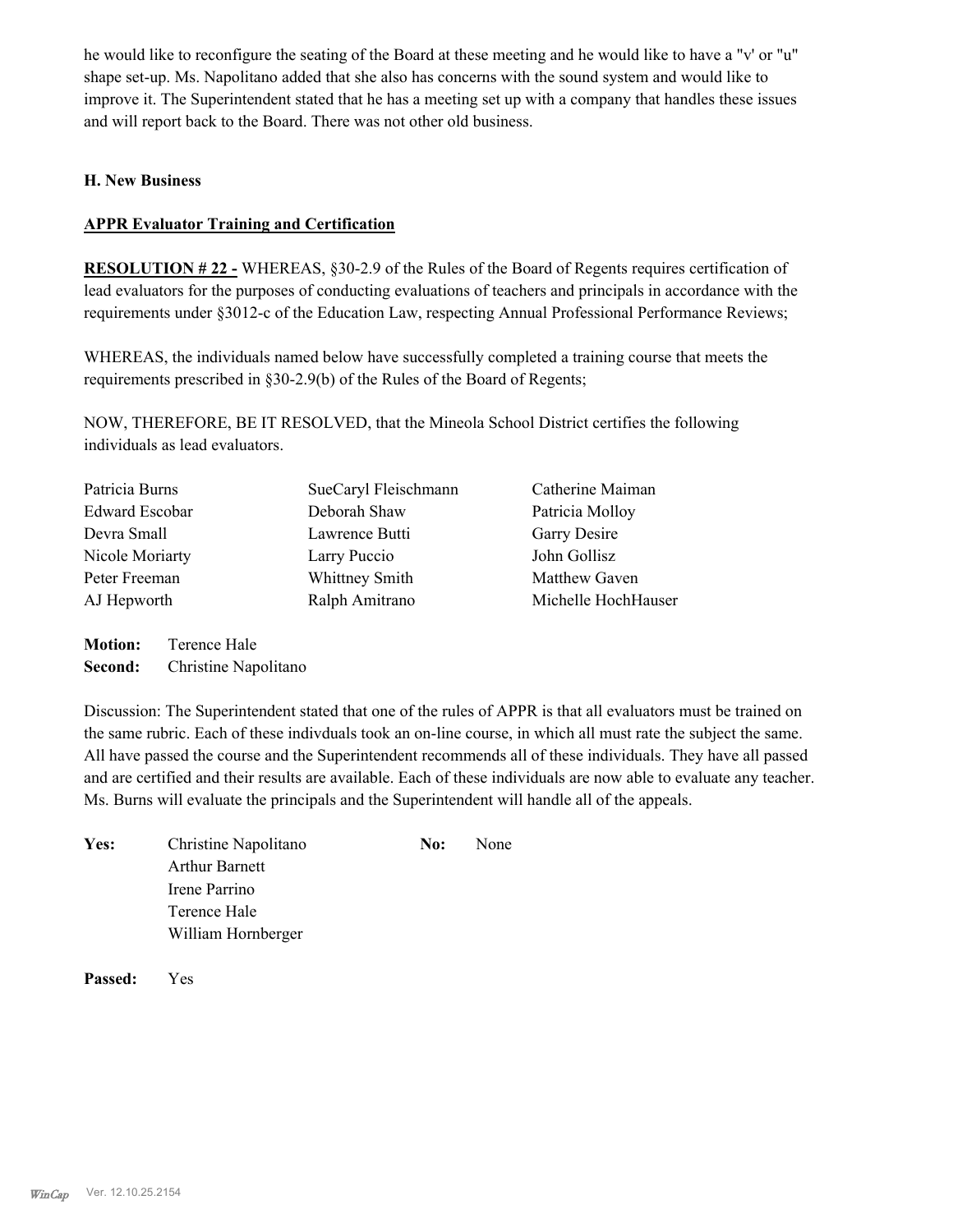# **I. Consensus Agenda**

**RESOLUTION # 23 -BE IT RESOLVED** that the Board of Education approves the consensus agenda items I.1.a. through I.2.c.14, as presented.

**Motion:** Christine Napolitano

**Second:** Arthur Barnett

Discussion: Mr. Hornberger asked the Superintendent to discuss item #2c 1-14. The Superintendent stated that there were two reasons for the recommendations for 14 Permanent Subs. Financially, last year the district exceeded the budget for sub teachers and this year the Board approved an increase in the daily salary. The District needed to address this issue in order to insure that we remain within the budgeted amount. The next reason is related to the Board's concern of professional development taking place during the school day. The Superintendent stated that the idea behind the permanent subs is to create a smaller pool that would get matched to specific teachers and this would give the sub knowledge of a teacher's style and of the children in the class. Another benefit to permanent subs is that we would get to see possible future teachers and they could be evaluated on the job. The Superintendent stated that he feels this will work better then the current system. Mr. Hornberger asked what happens in the event that the permanent subs are not needed and it was stated that they will be used to enhance the program. These individuals are hired to work from 10/1 through 5/31. Mr. Barnett questioned how this system will save money. The Superintendent stated that this system controls how subs are called in and there can be sharing between the buildings. Mr. Barnett inquired if permanent subs are used to cover anticipated maternity leaves, will the district hire additional permanent subs. The Superintendent stated that it is necessary to see how the leaves work out. Mr. Barnett asked if these subs are in the union and it was stated that they are not in the union. The Superintendent stated that the district can get rid of any sub that does not work out. Ms. Parrino asked if this system can be re-evaluated at the end of the school year. The Superintendent stated that we can re-evaluate and we have the flexibility to change it as needed. Ms. Parrino asked who conducted the interviews. The Superintendent stated that the 40 interviews were completed by Ms. Burns, Dr. Fleischmann and himself and all of these 14 individuals are recommended. He added that four of these individuals have worked for the district previously. There was no further discussion.

Yes: Christine Napolitano **No:** None Arthur Barnett Irene Parrino Terence Hale William Hornberger

**Passed:** Yes

# 1. **Accepting of Minutes**

a. That the Board of Education accepts the minutes of August 9, 2012 Business Meeting as presented.

# 2. **Instruction**

# a. Resignation(s)

That the Board of Education accepts, with regret, the resignation of Mary Kenny, for the purposes of retirement, effective January 25, 2013. 1.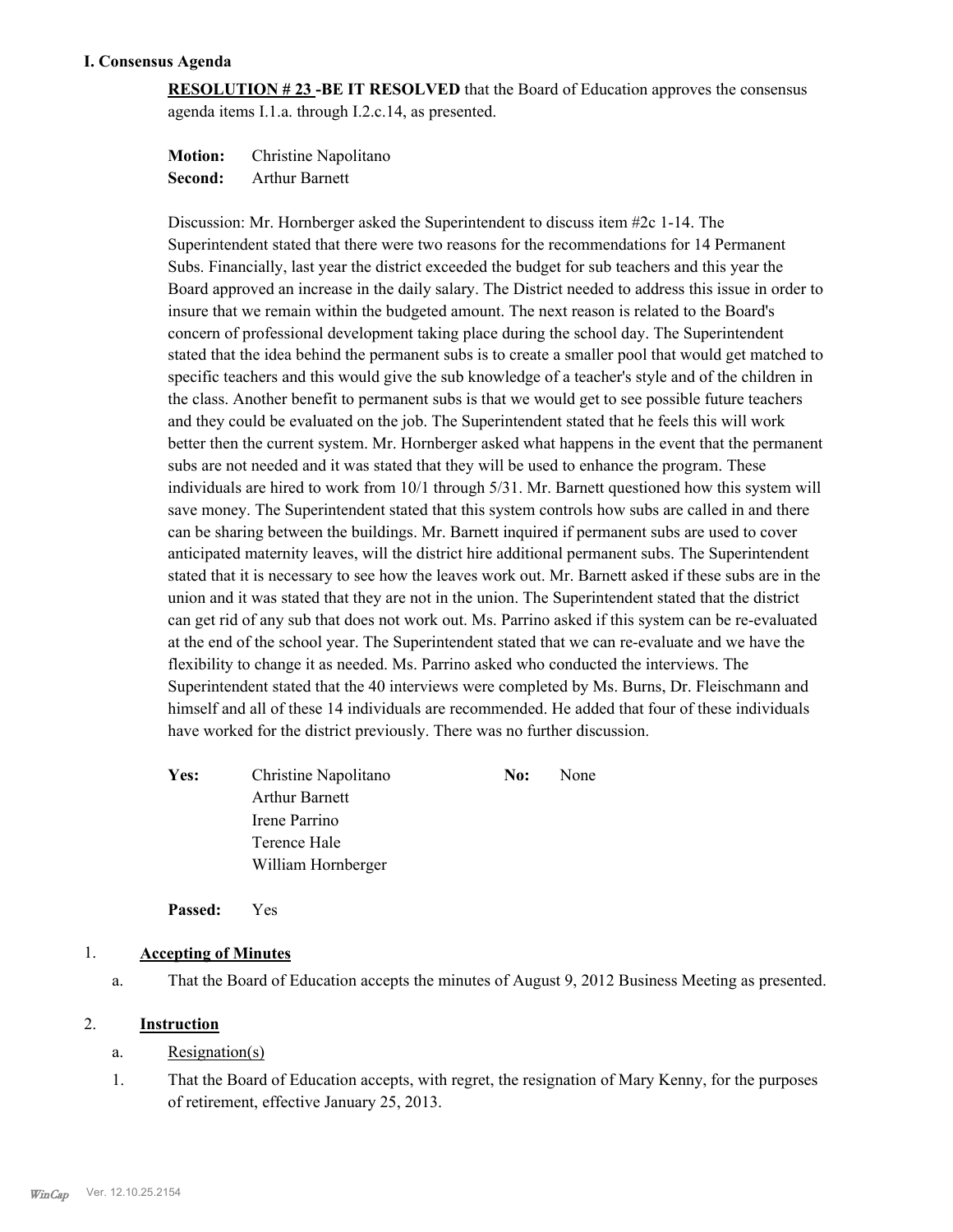Appointment(S) Sub Teacher per diem b.

> The Board of Education accepts the following individual(s) as Per Diem Substitute Teacher(s) for the current school year, at a daily rate of \$100.00 per day; and retirees at a daily rate of \$125.00 per day.:

|    | <b>EMPLOYEE NAME</b> | <b>EMPLOYEE CERTIFICATION</b>                              |
|----|----------------------|------------------------------------------------------------|
| 1. | Catherine A. Carr    | Students with Disabilities (Grades 1-6)                    |
| 2. | Danielle N. Lavoie   | Childhood Education (Grades 1-6)                           |
| 3. | Katelynn R. Schmidt  | Early Childhood Education (Birth - 2), Childhood Education |
|    |                      | $(1-6)$ , SWD(Birth-2), SWD(1-6)                           |
| 4. | Lisa-Marie Gaito     | Early Childhood Ed(Birth - 2), Childhood Ed(1-6), SWD      |
|    |                      | $(Birth-2)$ , SWD $(1-6)$                                  |
|    |                      |                                                            |

# c. Appointment(S) Perm Sub

- The Board of Education approves the appointment of Katelynn R. Schmidt, to the position of Permanent Substitute Teacher, at Jackson Avenue School, effective October 1, 2012 to May 31, 2013. Salary: \$100 per day. 1.
- The Board of Education approves the appointment of Danielle Lavoie, to the position of Permanent Substitute Teacher, at Meadow Drive School, effective October 1, 2012 to May 31, 2013. Salary: \$100 per day. 2.
- The Board of Education approves the appointment of Jennifer L. Brown, to the position of Permanent Substitute Teacher, at Hampton Street, effective October 1, 2012 to May 31, 2013. Salary: \$100 per day. 3.
- The Board of Education approves the appointment of Michelle L. Topel, to the position of Permanent Substitute Teacher at Hampton Street, effective October 1, 2012 to May 31, 2013. Salary: \$100 per day. 4.
- The Board of Education approves the appointment of Ashley Barros, to the position of Permanent Substitute Teacher, at Hampton Street, effective October 1, 2012 to May 31, 2013. Salary: \$100 per day 5.
- The Board of Education approves the appointment of Raquel Piccirillo, to the position of Permanent Substitute Teacher, at Hampton Street, effective October 1, 2012 to May 31, 2013. Salary: \$100 per day 6.
- The Board of Education approves the appointment of Casey K. Tierney, to the position of Permanent Substitute Teacher, at Hampton Street, effective October 1, 2012 to May 31, 2013. Salary: \$100 per day 7.
- The Board of Education approves the appointment of Jamie L. Maiden, to the position of Permanent Substitute Teacher, at Jackson Avenue, effective October 1, 2012 to May 31, 2013. Salary: \$100 per day 8.
- The Board of Education approves the appointment of Lauren M. Goodman, to the position of Permanent Substitute Teacher, at Jackson Avenue, effective October 1, 2012 to May 31, 2013. Salary: \$100 per day 9.
- The Board of Education approves the appointment of Kristen L. Ronan, to the position of Permanent Substitute Teacher, at Jackson Avenue, effective October 1, 2012 to May 31, 2013. Salary: \$100 per day 10.
- The Board of Education approves the appointment of Melissa Dadich, to the position of Permanent Substitute Teacher, at Jackson Avenue, effective October 1, 2012 to May 31, 2013. Salary: \$100 per day 11.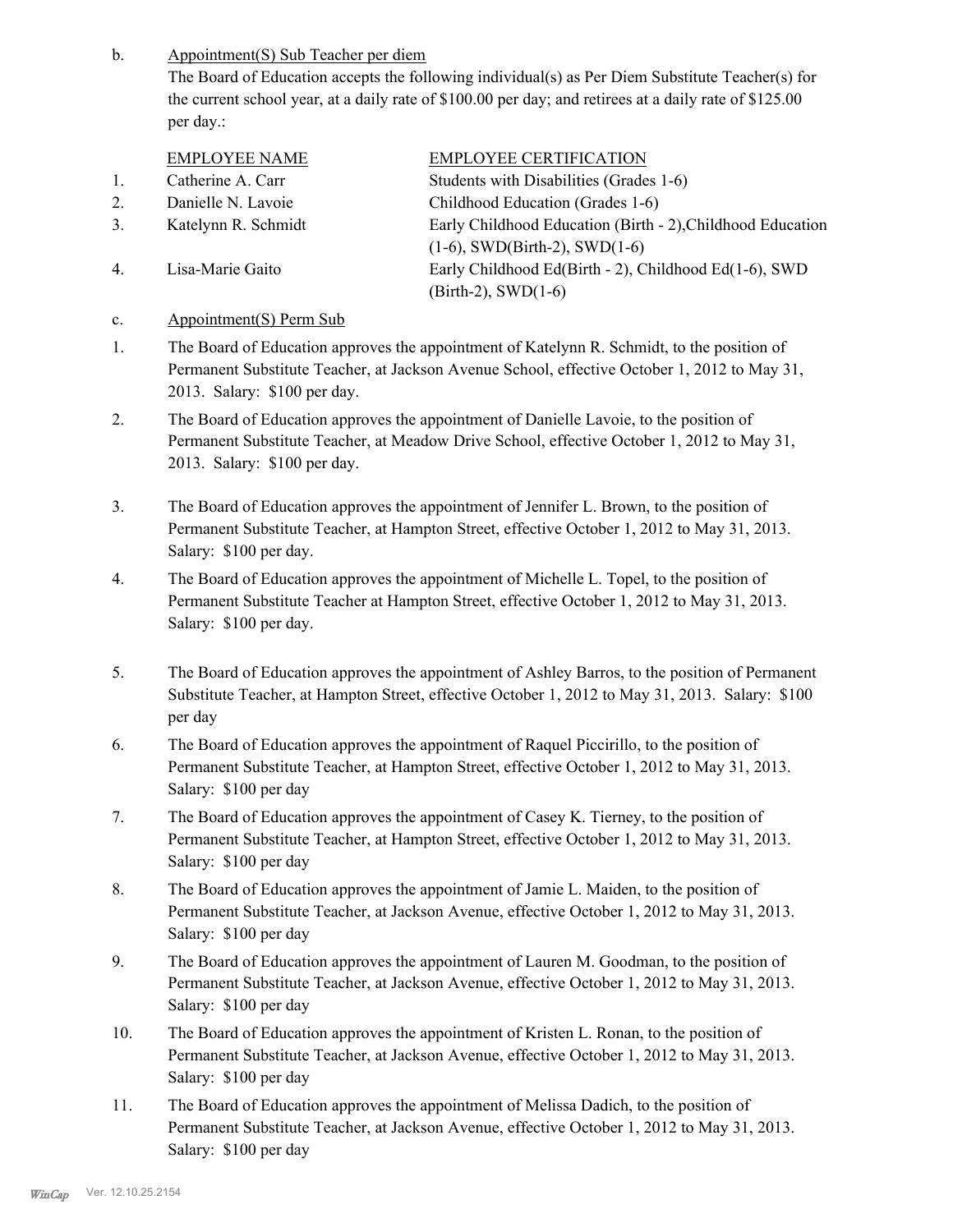- The Board of Education approves the appointment of Arielle Sandler, to the position of Permanent Substitute Teacher, at Meadow Drive, effective October 1, 2012 to May 31, 2013. Salary: \$100 per day 12.
- The Board of Education approves the appointment of Lisa-Marie Gaito, to the position of Permanent Substitute Teacher, at Meadow Drive, effective October 1, 2012 to May 31, 2013. Salary: \$100 per day 13.
- The Board of Education approves the appointment of Carly Loewenthal, to the position of Permanent Substitute Teacher, at Meadow Drive, effective October 1, 2012 to May 31, 2013. Salary: \$100 per day 14.

# **Walk On Agenda**

**Resolution #24- BE IT RESOLVED** that the Board of Education hereby rejects all bids received in connection with the project known as "Building Addition to Meadow Drive School".

**Motion:** Christine Napolitano **Second:** Arthur Barnett

Discussion: The Superintendent explained that the bids were open on Tuesday and all of the bids exceeded the budget. He stated that we need to re-bid however Board approval is needed to reject all current bids. The Superintendent stated that the project will be repackaged by the architects and hopefully by the next Board meeting there will more positive bids. The Superintendent stated that this is a 4-5 month job, if it is a good winter; if it is a bad winter then it could turn into a 6 month job. The Superintendent stated that they are meeting with the architect tomorrow and Mr. Waters would like to get it in the paper next Friday.

| Yes: | Christine Napolitano  | No: | None |
|------|-----------------------|-----|------|
|      | <b>Arthur Barnett</b> |     |      |
|      | Irene Parrino         |     |      |
|      | Terence Hale          |     |      |
|      | William Hornberger    |     |      |

**Passed:** Yes

**Public Comments:** Mr. Hornberger stated that even though this is a Workshop meeting, he is going to open the floor to public comment that is specific to Resolutions #22, 23, and 24. There were two public comments regarding the permanent sub teachers and one regarding the Meadow Drive project.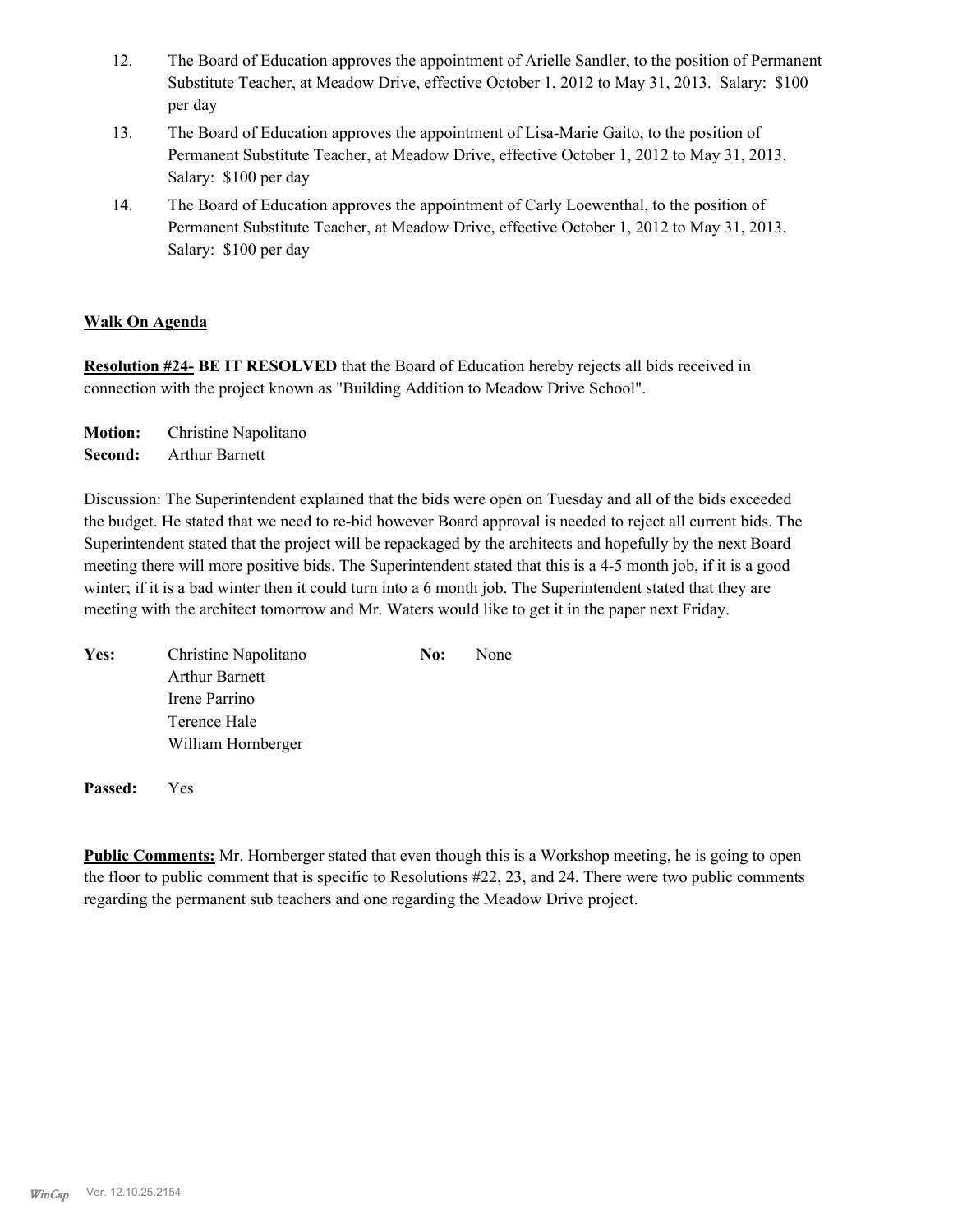#### **J. Superintendent's Report**

The Superintendent stated that tonight's presentation is on "Compass Learning- Odyssey". The Superintendent stated that the purpose of this evening is to get an overview of where we are at with regards to using technology to differentiate homework for students in grades k- 7. He stated that it is important that we are tracking students areas of need based upon the results of the NWEA testing and determine if they are learning what they need to learn. The Superintendent stated that his presentation will consist of two parts: a video by Compass Learning and then he would log into the program as a student to demonstrate how the program can be used. In the video, "Compass Learning", it was explained that there are four components: assessment, prescription, instruction and reporting. Following the video, Dr. Nagler stated that next week, teachers will be instructed on how to change assignments to match a child's skills and needs. Teachers will also be instructed on the use of dashboard in order to monitor the progress of their students. Teachers will be able to see the assessments completed by each student, monitor their progress and determine where the child struggled. The set-up is similar to E-Spark at the Middle School; however, compass is web-based while E-Spark is an APP. The Superintendent demonstrated how a student logs into the program (for the demonstration actual students NWEA results had not yet been uploaded). It was explained that the portfolio is where a teacher can assign work and a child knows that there is an assignment in that area, if there is a gold ring. In Compass Learning, all activities are geared to the child's skill level and many assignments will have assessments at the end. It was explained that E-Spark, works the same way, however it uses APPS and questions are from the NWEA. The Superintendent stated that he is very excited about the use of this technology and the goal is to engage children. He stated that on October 30, 2012, there will be a Parent University on Compass Learning for grades K- 4. The Superintendent stated that internet access at home is an issue for some families and he is currently exploring the possibility of getting an educational rate from optimum. Ms. Napolitano asked what happens for children who do not have internet access in their homes. The Superintendent stated that there will be afterschool sessions for these children to complete their work or they can also use the library to complete their work. The children will get their log on information next week and teachers will be trained on 10/15. Ms. Napolitano asked if a teacher can opt out from using this program and the response was that they cannot opt out. The principal's will receive a report of teacher usage, which will enable it to be monitored.

The Superintendent stated that he had two additional items to mention. Dr. Nagler stated that he has been invited to give testimony before the Governor's Committee for Educational Reform on 10/11 at Old Westbury. He has been asked to speak about technology in the classroom and he will forward a draft of his testimony to the Board for review. The Superintendent stated that he met with Apple Representatives and Mineola has been invited to apply for an Apple Recognition award. This is a distinguished program award and Mineola is 1 of 3 districts in the Northeast that has been invited to apply. There is an application that must be completed and we are applying based on the I PAD initiative and the E-Spark collaboration at the Middle School. The Superintendent stated that the Apple awards are only given to districts open to sharing their practices with teachers from other districts. He added that the Apple Representatives stated that the district may also be able to apply for a distinguished school award at the end of the year for the Middle School as all students will have an I Pad. The Superintendent stated that he is in need of an executive session.